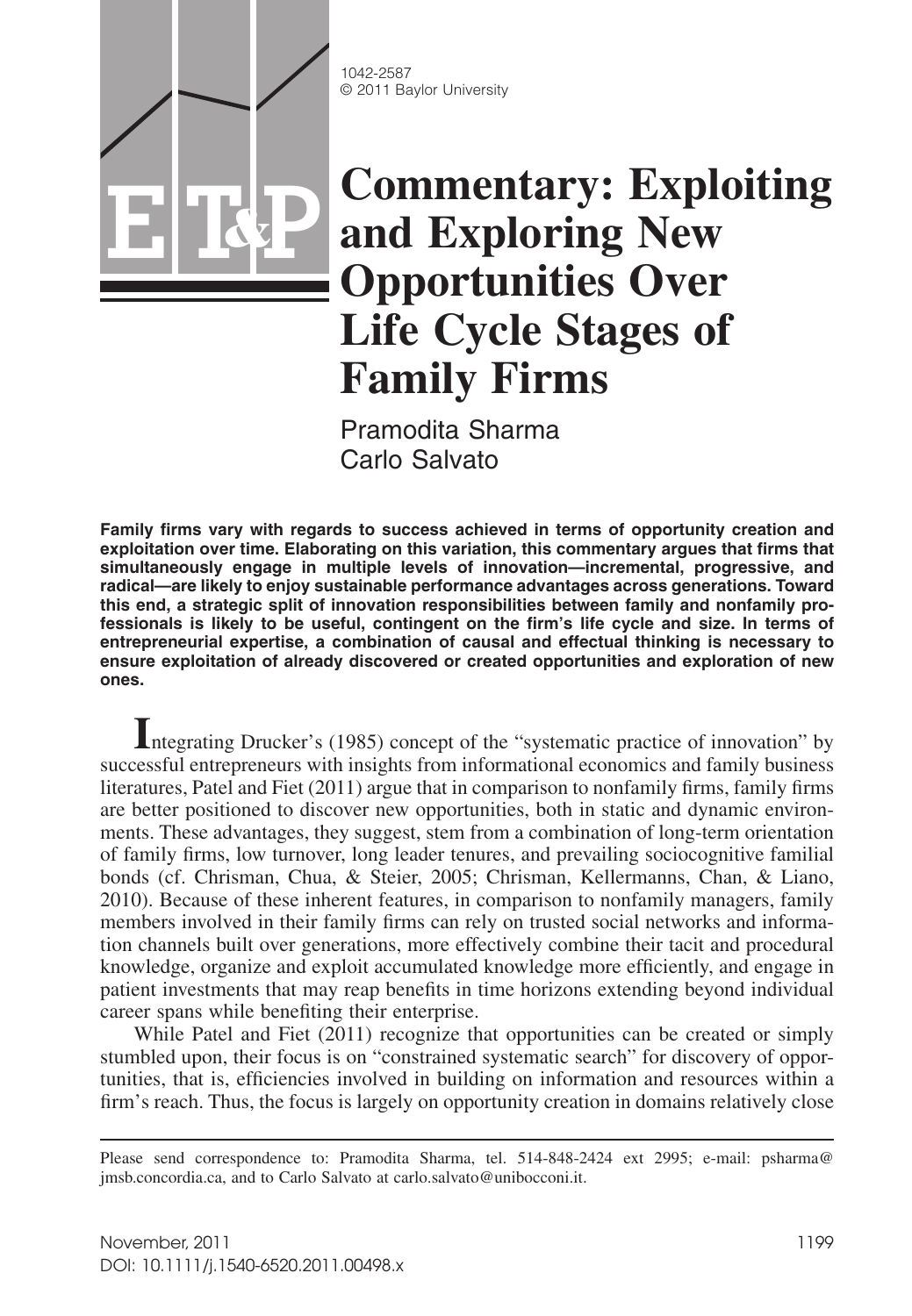to the current operations of the firm, such that the preexisting knowledge assets and networks can be utilized. It is in such discovery and the efficient exploitation of opportunities that emerge as a consequence, that family firms are argued to be in an advantageous position over nonfamily firms.

Family business scholars have long been interested in understanding the distinction between family and nonfamily enterprises on different dimensions (e.g., Chrisman, Chua, & Sharma, 2005; Sharma, 2004). Toward this end, Patel and Fiet's (2011) article is a welcome addition as it explicates the reasons why family firms potentially enjoy significant advantages over nonfamily firms in searching for opportunities in domains close to their current operations. However, it does not help understand why some family firms are able to search and exploit new opportunities in domains both close and distant from their current operations. For example, how do dynastic firms such as the Italian Falck group negotiate their way from being a leading steel company from its inception in 1906 to 1980s and then emerge in the 1990s as a key player in the renewable energy industry (Salvato, Chirico, & Sharma, 2010)? Or, how did Corning Inc. move from manufacturing of Pyrex and Corelle into Display Technologies and Telecommunications in its 150 year long history (Miller  $&$  Le Breton-Miller, 2005)? What factors enable some family firms to display a remarkable agility in innovating in a sustainable way across generations (e.g., Target or Wal-Mart) despite environmental changes, while others shine brightly during the tenure of industrious founders only to succumb to changes in leadership and/or environment, fading away as a dim memory in the economic history (e.g., Eatons or Woolco)? Why do the rich stocks of knowledge assets and advantages of intersubjective agreement for continuity or prosperity of a firm not translate uniformly in all family firms? Why are some family firms more successful than others in exploiting and exploring opportunities across life-cycle stages of markets and products?

In this commentary, we extend Patel and Fiet's (2011) arguments by addressing the differences within the broad category of organizational form labeled as "family firms." Previous research indicates that not all family firms are equally adept at discovering, exploiting, and creating new opportunities especially as the environment changes (e.g., Bergfeld & Weber, 2011; Hatum, 2007; Hoy & Sharma, 2010; Miller & Le Breton-Miller, 2005). Based on insights in the literature on innovation in family firms and tenets of effectuation theory (Bergfeld & Weber; Christensen, 1997; Sarasvathy, 1998), we differentiate between the exploitation of already discovered or created opportunities and exploration of new opportunities. Further, exploration in domains similar to previous markets and products of a firm (the focus of Patel and Fiet's article) is differentiated from domains that are novel or significantly different from the current activities of a firm. We discuss the varied levels of innovation—incremental, progressive, or radical—and the combination of these innovation levels necessary for continuous flow of exploitable opportunities over life-cycle stages of a firm, market, and product/service (cf. Bergfeld & Weber). These ideas lead us to a description of four innovation pathways pursued by *trans*-generational entrepreneurial family firms, contingent on their market and product/service life-cycle stage. Failure of such pursuit can lead to expiration of family firms (Hatum; Hoy & Sharma).

#### **Exploitation Versus Exploration**

Evidence is beginning to emerge that long-lived family firms continue to explore new opportunities while simultaneously exploiting the ones they already discovered or created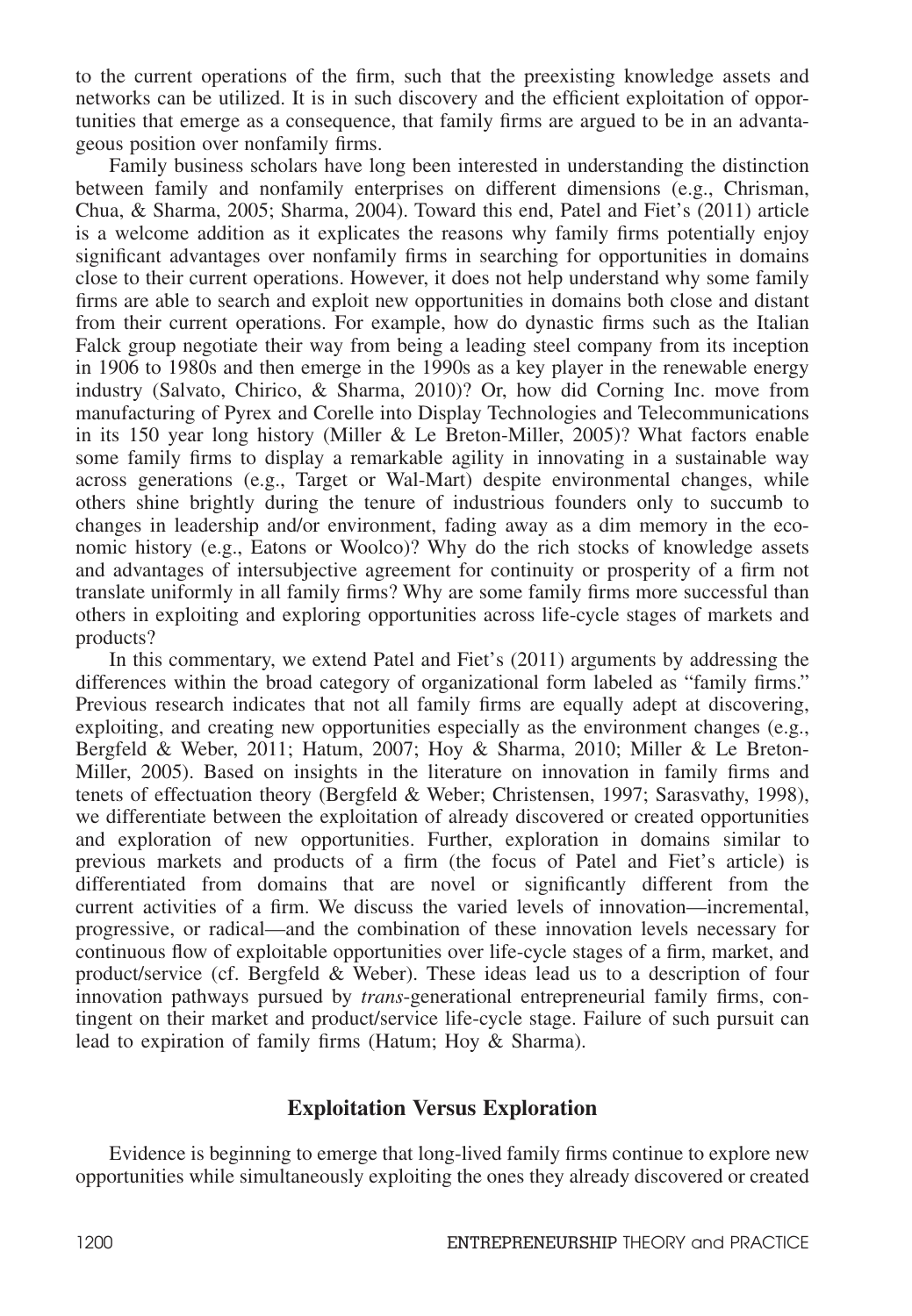(Bergfeld & Weber, 2011). Scholars studying entrepreneurial expertise, that is, a set of skills that can be acquired with time and practice, point toward two different forms of reasoning used by entrepreneurs when exploring and exploiting opportunities—causal vs. effectual reasoning (e.g., Sarasvathy  $\&$  Read, 2005). Causal reasoning begins with predetermined goals and a given set of means. The aim is to find the most efficient alternative to accomplish the goals with the given means. In contrast, effectual reasoning does not begin with specific goals. Instead, it begins with a given set of means and allows the goals to emerge contingently over time based on the imagination and aspiration of entrepreneurs and those with whom they interact. Sarasvathy and Read explain these two rationalities as follows:

While causal thinkers are like great generals seeking to conquer fertile lands (Genghis Khan conquering two-thirds of the known world), effectual thinkers are like explorers setting out on voyages of unchartered waters (Columbus discovering the new world) . . . the same person can use both causal and effectual reasoning at different times, depending on what the circumstances call for. (p. 77)

The causal rationality is likely to be useful in the opportunity exploitation stage as the aim is to achieve maximum returns in a given set of markets and products. It can also be helpful in creating new opportunities in domains related to current operations of the firm. As argued by Patel and Fiet (2011), family firms enjoy unique experience and knowledge asset advantages in such areas. On the other hand, as explained by Sarasvathy (1998), effectual rationality is useful in creating opportunities in novel domains. That is, when there is no precedent of the products and/or markets an entrepreneur is trying to create (e.g., the creation of U-Haul by Leonard Schoen when the idea of renting a trailer in one city and returning it in another did not exist). Needless to say, the means required or ends to be achieved are unclear in such cases.

The focus of entrepreneurial expertise literature has largely been on an individual level of analysis. However, recent efforts have been made to empirically test these ideas at the family firm level. Scholars have found that young—two to five years old—family firms are more likely to use an effectual rather than causal approach to identify opportunities and to develop processes in their new firms (Hayton, Chandler, & DeTienne, 2011). On the other hand, in-depth studies of dynastic German and Argentinean innovators reveal that these family firms simultaneously pursue causal and effectual reasoning to ensure continuous innovation over time (cf. Bergfeld & Weber, 2011; Hatum & Pettigrew, 2004).

Three types of innovations have been identified in this research—*incremental* (using existing established technologies and markets), *progressive* (using adjacent technologies and/or markets), and *radical* innovations (using entirely new technologies and/or markets). Incremental innovations are already discovered opportunities waiting to be fully exploited, while progressive innovations ensure full exploitation of opportunities in related domains. The products or services have already been discovered or created, but market saturation has not yet been achieved. It is in such opportunities based on incremental or progressive innovations that all existing family firms enjoy experience advantages. As mentioned by Patel and Fiet (2011), due to a combination of cumulative levels of specific knowledge assets, deeper levels of understanding among family members, and high levels of control over resources, family firms are best positioned to judge the true value of such opportunities and to exploit them efficiently. Causation logic works as advantages are reaped from finding an optimum usage of existing resources at hand to exploit the full potential of existing markets and products.

However, sole dependence on exploitation through incremental and progressive innovations is unlikely to lead to competitive performance advantages in the long term as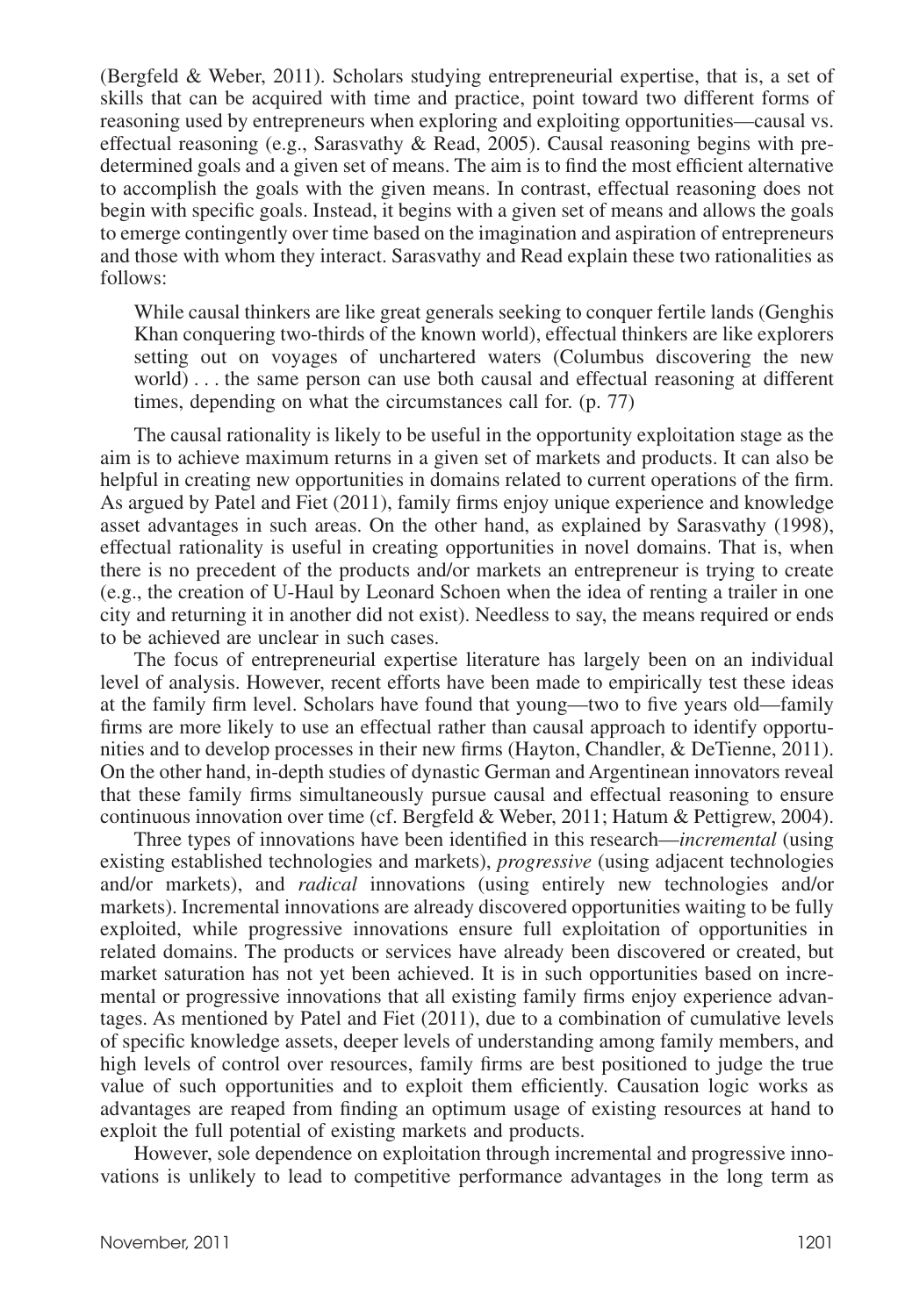better services and products appear in the market. Past successes can become liabilities as experience, age, and unquestioned attachment to the founders' business threaten to become a disadvantage (Miller, 1990; Salvato et al., 2010). Therefore, to ensure that family business advantages extend over time, stages of exploration through radical innovations become necessary, usually followed by periods in which the family firm capitalizes on previous creative efforts.

## **Tacit Knowledge Advantages Over Life Cycle Stages**

Although each family firm is unique, scholars have found remarkably similar patterns of behavior by applying life cycle or stage of development models to the study of families and family firms. Recently, efforts have been focused on developing a deeper understanding of how innovative and entrepreneurial efforts evolve over time (e.g., Hoy & Sharma, 2010; Nordqvist & Zellweger, 2010). Dynastic innovators have been found to engage simultaneously in incremental, progressive, and radical innovations (Bergfeld, 2008). Toward this end, a seamless interaction between the controlling family and nonfamily professionals has been revealed in large, long-lived Argentinean, German, and Italian dynastic family firms (Bergfeld & Weber, 2011; Hatum & Pettigrew, 2004; Salvato et al., 2010). While the challenge of incremental and progressive innovations is left largely to operational nonfamily managers, with only broad guidance to a preferred future laid out by the owning family, the radical innovations are retained as the controlling family's domain. Thus, the owning families that become dynastic innovators over the later phases of their life cycle adopt a new role of influence focused on long-term radical innovations. They use the effectual approach that necessitates breadth of experiences and networks to expand the resource base of their family firms, an approach that is clearly neither suitable nor available to younger and smaller family firms, given their relatively limited endowment of resources and network relationships. Read, Dew, Sarasvathy, Song, and Wiltbank (2009) suggest that the effectual process characterizing large, dynastic innovators involves setting into motion two contrasting cycles:

The first is an expanding cycle that increases the resources available to the venture, and the second accretes constraints on the venture that converge into specific goals over time. . . . The end product in effectuation is fundamentally unpredictable at the beginning of the process. (p. 3)

As the controlling family has significant influence on the firm's vision, strategy, and major resource allocation decisions, they are well positioned to undertake risky innovations with long-term harvest potentials (Chua, Chrisman, & Sharma, 1999; Miller & Le Breton-Miller, 2005). However, not all family firms take advantage of this positioning over life-cycle stages of products and markets.

In the early stages of a family firms' life (cell 1, Table 1), when products or markets are in their introductory or growth stages, using causal logic focusing on exploiting the potential of current markets and products through incremental innovations is likely to lead to performance advantages. As these markets become saturated, the tacit or procedural knowledge advantages are likely to be mitigated. When either products or markets transition into late maturity or decline stages (cells 2 and 3, Table 1), a combination of incremental and progressive innovations enables the maximization of the exploitative advantages. It is in this stage that a firm must transition its dependence on new markets and products (cell 4). However, development of totally new products and markets necessitates investments of significant time and resources. Controlling families of long-lived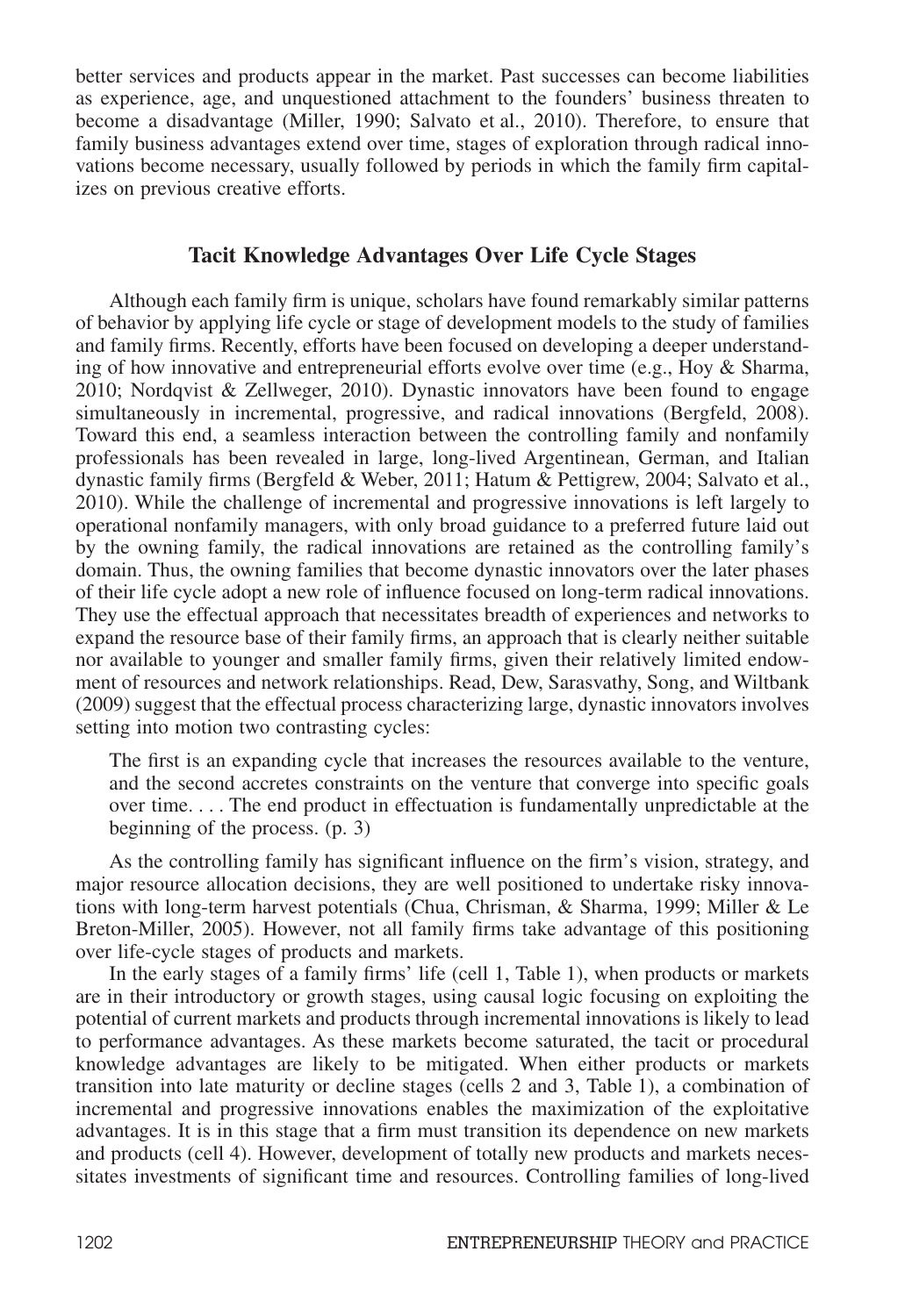| Introduction or growth                                                                                                                                                                                                                                                                                                | Late maturity or decline.                                                                                       |  |
|-----------------------------------------------------------------------------------------------------------------------------------------------------------------------------------------------------------------------------------------------------------------------------------------------------------------------|-----------------------------------------------------------------------------------------------------------------|--|
| Cell 1                                                                                                                                                                                                                                                                                                                | Cell <sub>3</sub>                                                                                               |  |
| Same market/s, same product/s                                                                                                                                                                                                                                                                                         | Same markets—New products needed                                                                                |  |
| Focus of Patel and Fiet (2011)                                                                                                                                                                                                                                                                                        | Combination of Exploitation & Exploration Advantages                                                            |  |
| <b>Exploitation Advantages</b><br>Incremental innovation sufficient for performance                                                                                                                                                                                                                                   | • Incremental & progressive innovation needed for<br>performance advantages                                     |  |
| advantages                                                                                                                                                                                                                                                                                                            | • Causation logic works though transition toward<br>effectuation is helpful                                     |  |
| • Existing firms enjoy a competitive advantage<br>• Fixed investment already made in assets and<br>learning                                                                                                                                                                                                           | • Existing FFs that combine exploitation with exploration<br>will perform better than others                    |  |
| Cell 2                                                                                                                                                                                                                                                                                                                | Cell <sub>4</sub>                                                                                               |  |
| Same product/s—New markets needed                                                                                                                                                                                                                                                                                     | New products/markets needed                                                                                     |  |
| Combination of Exploitation & Exploration<br>Advantages<br>• Incremental & progressive innovation needed for<br>performance advantages<br>• Causation logic works though transition toward<br>effectuation is helpful<br>• Existing FFs that combine exploitation with<br>exploration will perform better than others | <b>Exploration Advantages</b>                                                                                   |  |
|                                                                                                                                                                                                                                                                                                                       | • Radical innovation needed for performance advantages                                                          |  |
|                                                                                                                                                                                                                                                                                                                       | • Effectuation logic necessary                                                                                  |  |
|                                                                                                                                                                                                                                                                                                                       | • Family champions of change and continuity must have                                                           |  |
|                                                                                                                                                                                                                                                                                                                       | referent power, future orientation, courage to use an<br>astute mix of family and nonfamily knowledge resources |  |
|                                                                                                                                                                                                                                                                                                                       | • Existing FFs that focus on exploration will perform<br>better than others                                     |  |
|                                                                                                                                                                                                                                                                                                                       | • Causation logic works                                                                                         |  |

Product/service life-cycle stage

## Exploiting and Exploring New Opportunities Over Life Cycle Stages

firms ensure adequate investments are made in exploration of longer-term harvest projects on a continuous basis (Bergfeld, 2008; Hatum, 2007; Miller & Le Breton-Miller, 2005). The strategy of simultaneous investments in multiple levels of innovation leads to a sustainable cycle of innovation competence and long-term performance advantages. In several instances, family champions of change and continuity have been found effective in moving a firm from its focus on exploitation, causal reasoning, and incremental and progressive thinking, toward radical innovations enabled by effectual reasoning. Family members who have referent power, future orientation, and courage to use an astute mix of family and nonfamily knowledge resources have been found to be effective (Hatum & Pettigrew, 2004; Salvato et al., 2010).

## **Conclusion**

In short, in this commentary we have argued that family firms differ in their abilities and achieved success in exploitation of opportunities both in domains closely related and distant from a firm's current operations. While, for all reasons suggested by Patel and Fiet (2011), family firms have advantages over nonfamily firms in creating and exploiting opportunities closely related to current operations, we argue that by engaging in the simultaneous pursuit of different levels of innovation, family enterprises can ensure long-term survival and performance advantages. Incremental and progressive innovations that make the most of the accumulated stocks of tacit knowledge in a firm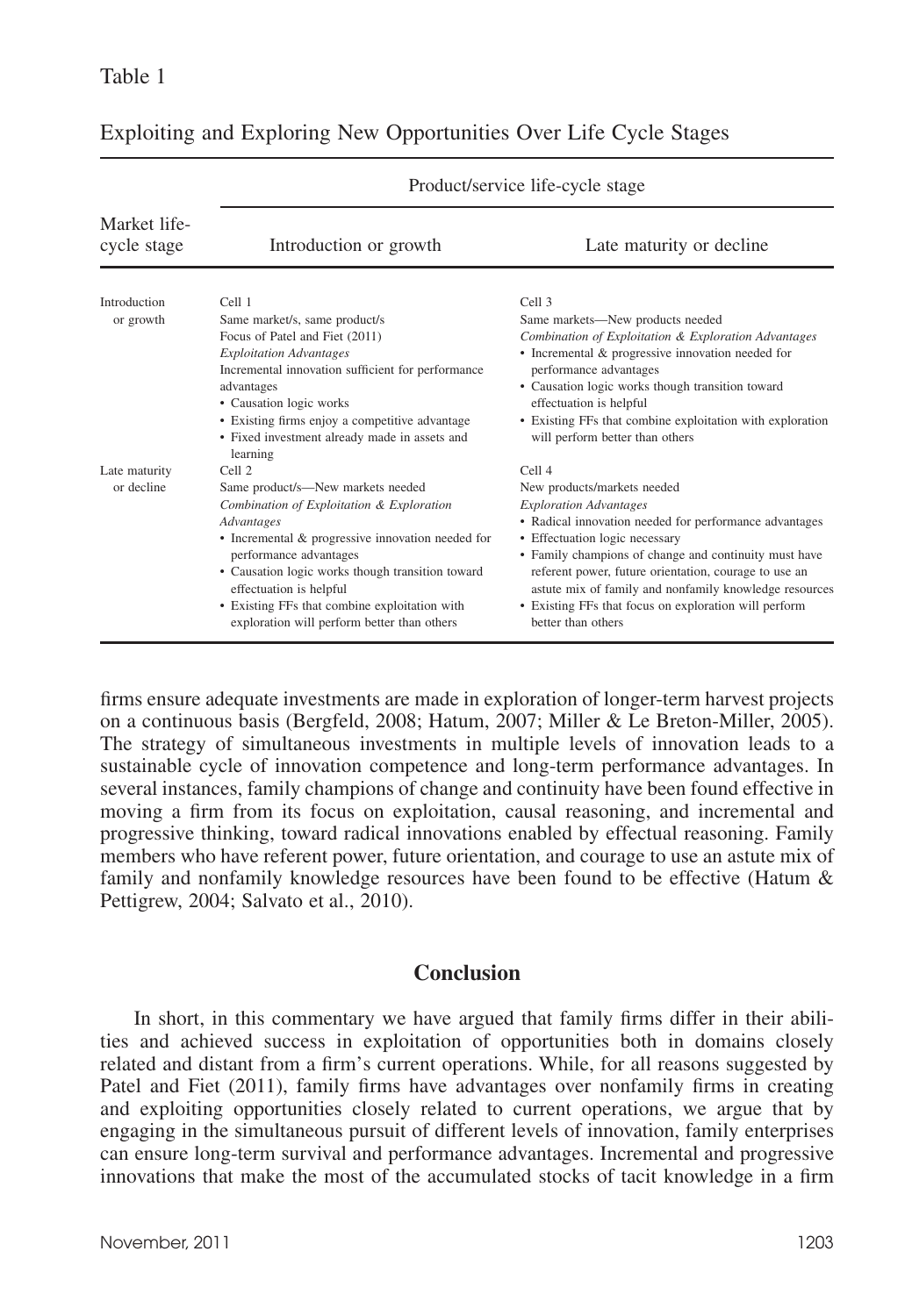ensure the exploitative advantages of discovered opportunities. On the other hand, radical innovations exploring new markets and products ensure avenues for value creation when existing markets and product lines saturate. Toward this end, simultaneous pursuit of exploration for new opportunities and exploitation of existing ones, as well as development of causal and effectual entrepreneurial expertise is likely to be beneficial. Future research can be directed to further refine and test thoughts presented in this commentary. In particular, empirical research should reveal that successful dynastic family enterprises engage in a continuous cycle of innovation to ensure revenue streams in the short, medium, and long term. Efforts should also be directed at understanding the conditions within which family firms should "stay the course"—through incremental or progressive innovation—or embark on radical transformation, across different lifecycle stages, governance setups, and environmental contingencies. In the words of Patel and Fiet: "In family firms, the scenarios rarely end. Instead, the scenery changes but continues nevertheless."

## **REFERENCES**

Bergfeld, M.M.H. (2008). *Global innovation leadership—Towards a practical guide for the strategic development of worldwide innovation competence*. Unpublished doctoral dissertation, Manchester Business School, University of Manchester, United Kingdom.

Bergfeld, M.M.H. & Weber, F.M. (2011). Dynasties of innovation: Highly performing German family firms and the owners' role for innovation. *International Journal of Entrepreneurship and Innovation Management*, *13*(1), 80–94.

Chrisman, J.J., Chua, J.H., & Sharma, P. (2005). Trends and directions in the development of a strategic management theory of the family firm. *Entrepreneurship Theory and Practice*, *29*(5), 555–575.

Chrisman, J.J., Chua, J.H., & Steier, L. (2005). Sources and consequences of distinctive familiness: An introduction. *Entrepreneurship Theory and Practice*, *29*(3), 237–247.

Chrisman, J.J., Kellermanns, F.W., Chan, K.C., & Liano, K. (2010). Intellectual foundations of current research in family business: An identification and review of 25 influential articles. *Family Business Review*, *23*(1), 9–26.

Christensen, C. (1997). *The innovator's dilemma*. Cambridge, MA: Harvard Business School Press.

Chua, J.H., Chrisman, J.J., & Sharma, P. (1999). Defining the family business by behavior. *Entrepreneurship Theory and Practice*, *23*(4), 19–39.

Drucker, P.F. (1985). *Innovation and entrepreneurship*. New York: Harper Collins.

Hatum, A. (2007). *Adaptation or expiration in family firms: Organizational flexibility in emerging economies*. Cheltenham, U.K.: Edward Elgar.

Hatum, A. & Pettigrew, A.A. (2004). Determinants of organizational flexibility: A study in an emerging economy. *British Journal of Management*, *17*, 115–137.

Hayton, J., Chandler, G.N., & DeTienne, D.R. (2011). Entrepreneurial opportunity identification and new firm development processes: A comparison of family and non-family new ventures. *International Journal of Entrepreneurship and Innovation Management*, *13*(1), 12–31.

Hoy, F. & Sharma, P. (2010). *Entrepreneurial family firms*. Upper Saddle River, NJ: Pearson Prentice Hall.

Miller, D. (1990). *The Icarus Paradox: How exceptional companies bring about their downfall*. New York: Harper Business.